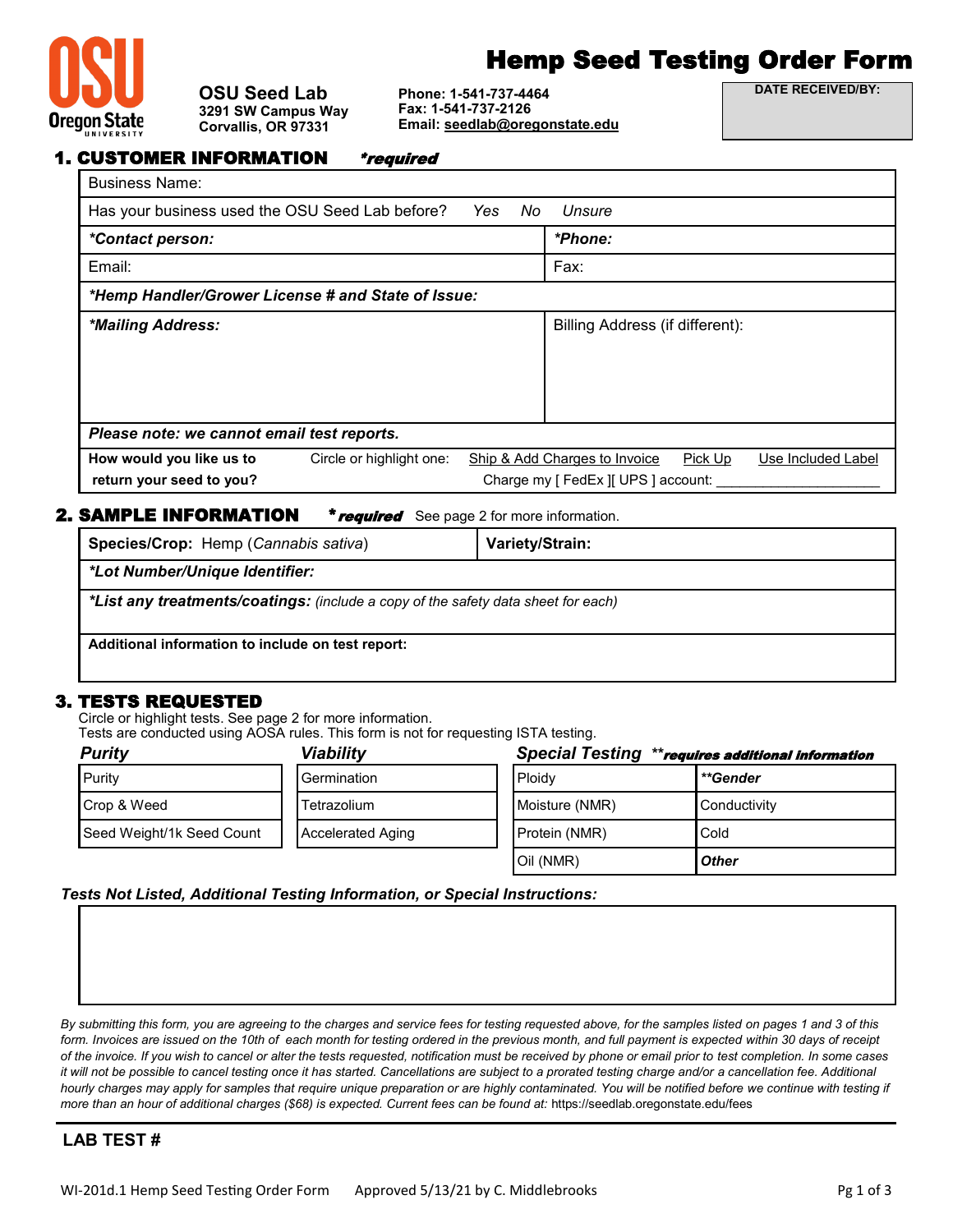



**OSU Seed Lab 3291 SW Campus Way Corvallis, OR 97331**

**Phone: 1-541-737-4464 Fax: 1-541-737-2126 Email: [seedlab@oregonstate.edu](mailto:seedlab@oregonstate.edu)**

# Submitting Your Sample:

- Prepare your sample by sealing it in a bag or envelope, taped closed as needed to prevent seeds from leaking from the top, bottom or corners. If you are requesting a moisture test, the sample must be sent in a moistureproof container, such as a zip-top plastic bag or a vacuum-sealed bag.
- Label each sample with your name or company name, the species, and the lot number (or a unique identifier). Failure to include this information on each sample bag may result in testing delays.
- Include a copy of the Hemp Seed Testing Order Form inside the package alongside the sample(s). Please do not place the form inside the bag or envelope that contains your seeds, as this may lead to contamination.
- Ship or drop off the sample(s) directly to the OSU Seed Lab:

#### **OSU Seed Lab 3291 SW Campus Way Corvallis, OR 97331**

In most cases, we will return any excess seed once all testing has completed and the associated invoice has been paid in full. Indicate on Page 1 how would like your seed returned to you. If you cannot pick up your sample from the lab, we will ship the seed the address provided and shipping/handling charges will be added to the invoice. You may instead include a pre-paid FedEx or UPS label, or list a FedEx or UPS account number to bill.

#### Sample Information:

Include a completed form with each sample being sent to the lab for testing. You can submit multiple samples using a single form if most of the information is the same, using the template on Page 3.

Customers submitting Hemp for testing are required to provide their Hemp grower's or handler's license/ registration number, issued by their state. Samples may not be tested or returned if the customer does not provide an valid Hemp license/registration number or verifiable authorization.

Visit https://seedlab.oregonstate.edu/hemp for more information on hemp seed testing.

See https://seedlab.oregonstate.edu/hempfaq for answers to commonly asked hemp testing questions.

## Requesting Tests:

**The AOSA seed testing protocols are the standard procedures for domestic seed testing in the United States. They are the default procedures for the OSU Seed Lab unless otherwise requested by the customer.**  For more information, refer to their website at https://www.analyzeseeds.com

**ISTA testing or certificates should not be requested using this form.** Please contact the lab at seedlab@oregonstate.edu or visit https://seedlab.oregonstate.edu/ista for more information on ISTA testing.

Estimated turn-around times for Purity and Germination testing can be found at https://seedlab.oregonstate.edu/ flowreport. Current testing fees can be found at https://seedlab.oregonstate.edu/fees.

Contact the lab at seedlab@oregonstate.edu for additional information regarding prices and testing timelines.

\*\*If requesting **gender** testing, please specify the number of seeds you would like to have tested.

#### *Brief description of common tests:*

Purity— determines the percentage by weight of pure seed, other crop seeds, inert matter, and weed seeds in a test sample. Include an allstates noxious weed exam, which lists any noxious weed seeds found in 25,000 seeds, based on Federal all-states noxious weed seed requirements

Crop & Weed— provides a listing of all species found in a sample (minimum 25,000 seeds) and categorizes them as crop seeds or weed seeds

Germination— physiological test to determine the percentage of live seeds that produce normal seedlings under favorable germination conditions. Includes a fluorescence test for ryegrasses (*Lolium spp.*) and an ammonia test for some fine fescues (*Festuca spp.*).

Tetrazolium— indicates the percentage of viable seeds in a sample regardless of dormancy level, based on *dehydrogenase* activity in the seeds

NMR Oil, Protein, Moisture— determines percentage of oil, protein, and moisture content, using an electronic method (NMR)

Moisture— determines the percentage of moisture content in a sample, using an oven method

Accelerated Aging Test (AAT), Cold, Conductivity— see https://seedlab.oregonstate.edu/testing-vigor

Gender— determines the sex of seeds/seedlings by using PCR to detect whether they have the "Y" chromosome, characteristic of male plants

*Others*— see https://seedlab.oregonstate.edu/customized-testing and https://seedlab.oregonstate.edu/industrial-hemp